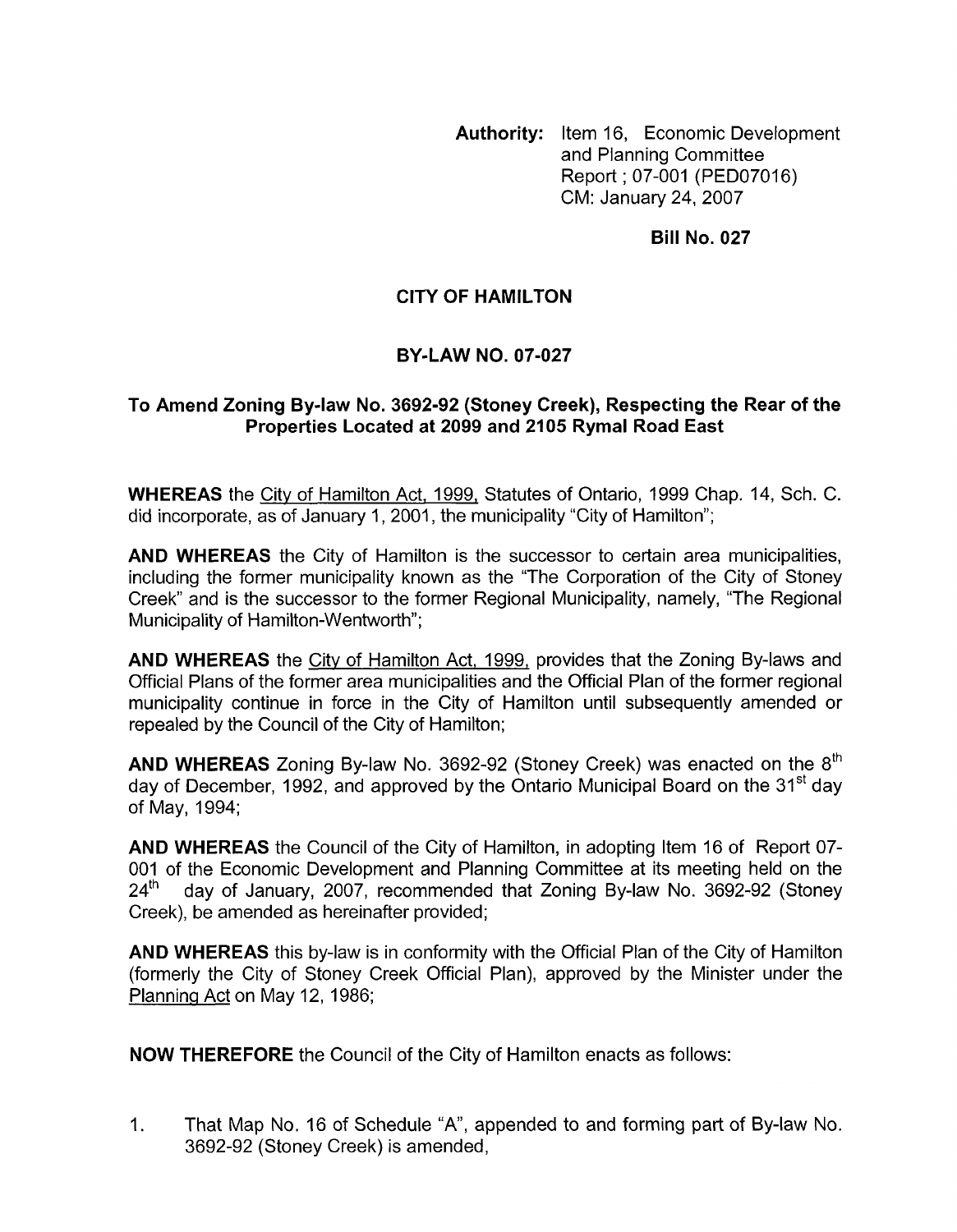## **By-law Respecting Rear of 2099 and 2105 Rymal Road East Page 2 of 3**

- (a) by changing the zoning from the Single Residential "RI" Zone to the Single Residential "R3" , the lands composed of Block "I" ; and
- (b) by changing the zoning from the Single Residential "RI" Zone to the Single Residential "R3-28" Zone, the lands composed of Block "1";

the extent and boundaries of which are shown on a plan hereto annexed as Schedule "A".

2. That Subsection 6.4.7, "Special Exceptions" of Section 6.4, Single Residential "R3" Zone of Zoning By-law 3692-92 (Stoney Creek), be amended by adding a new special provision "R3-28" to include the following:

"Notwithstanding the definition of Rear Lot Line as contained in Part 2 Definitions, the most westerly lot line, running north-south, within the lands zoned "R3-28", shall be deemed to be a Side Lot Line."

- 3. No building or structure shall be erected, altered, extended or enlarged, nor shall any building or structure or part thereof be used, nor shall any land be used, except in accordance with the Single Residential "R3" Zone provisions.
- **4.** The Clerk is hereby authorized and directed to proceed with the giving of notice of the passing of this by-law, in accordance with the Planning Act.

**PASSED and ENACTED** this 24<sup>th</sup> day of January, 2007.

YOR

ZAC-06-79